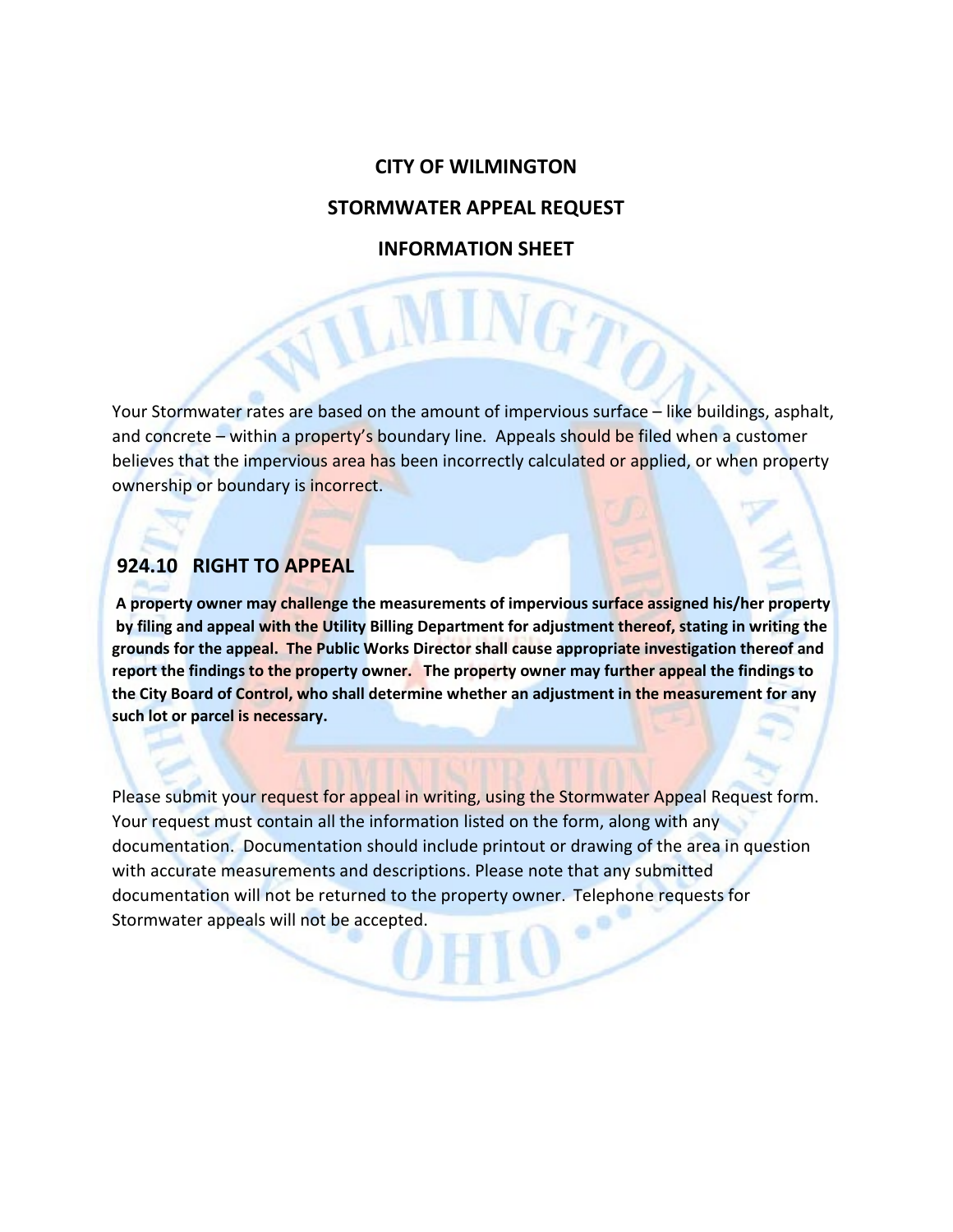### **CITY OF WILMINGTON**

### **STORMWATER APPEALS**

## **REQUEST FORM**

In order for us to review your charges, you must submit this form with supporting documentation to:

**EMAIL:** stormwater@wilmingtonps.org

**MAIL TO:** Stormwater Administrator 475 S. Nelson Avenue Wilmington, OH 45177

#### **ALL INFORMATION REQUESTED BELOW (INCLUDING DOCUMENTATION) IS REQUIRED.**

| Customer                  |  |  |  |  |  |
|---------------------------|--|--|--|--|--|
| Name:                     |  |  |  |  |  |
| Parcel Address:           |  |  |  |  |  |
| <b>Mailing Address:</b>   |  |  |  |  |  |
| Daytime Telephone Number: |  |  |  |  |  |
| City of Wilmington        |  |  |  |  |  |
| Utility Account #         |  |  |  |  |  |
| Email Address:            |  |  |  |  |  |